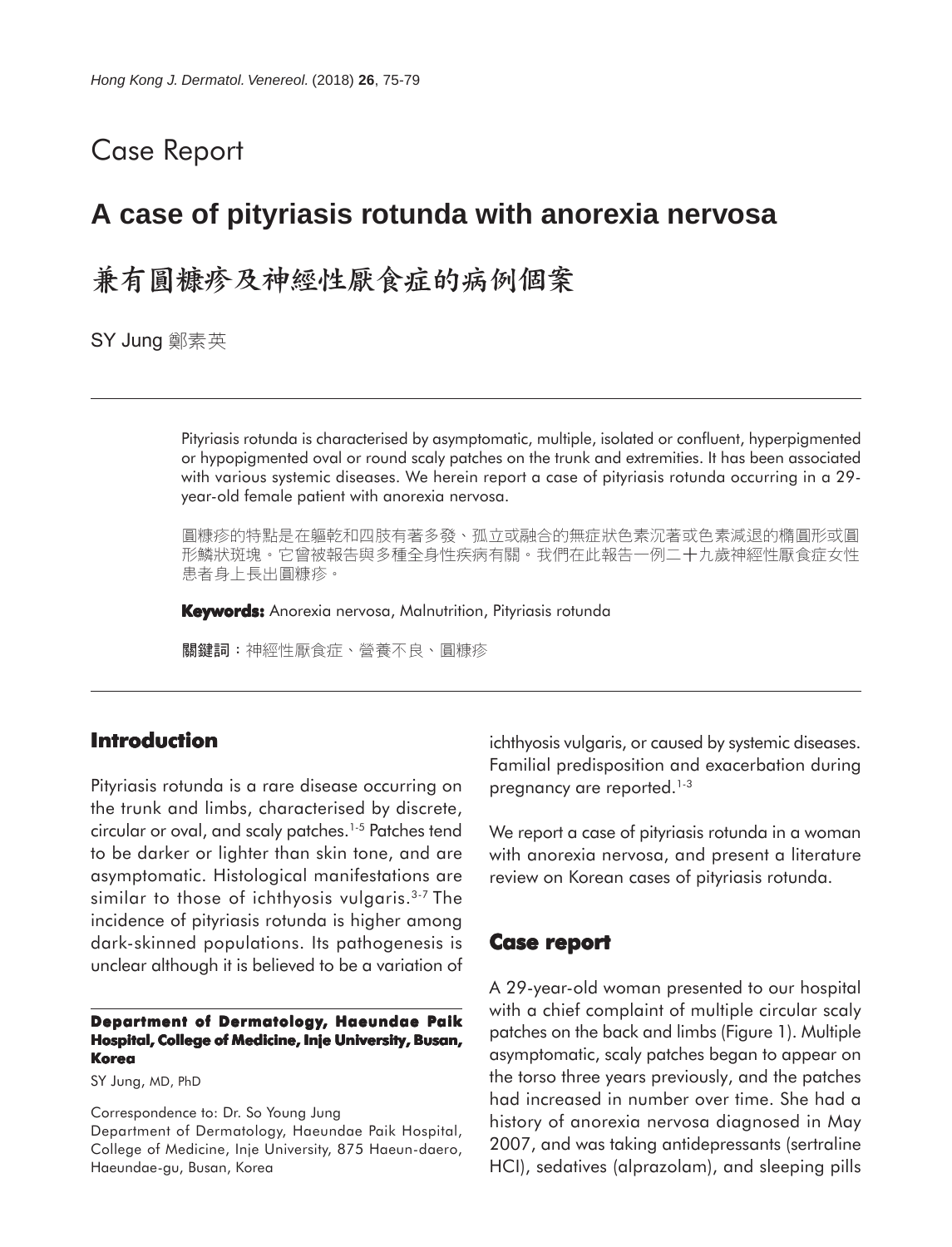(zolpidem tartrate). The doses of these psychotropic medications were significantly increased in the prior year prior because the patient had failed to control her inappropriate eating behaviour, and had lost a significant amount of weight. She did not have any significant family history. The patient was very thin, 165 cm in height and 40 kg in weight, with a Body Mass Index (BMI) of 14.7. Multiple circular, brown, scaly patches measuring 3-4 cm in diameter were observed on the patient's torso and limbs. No other skin abnormalities were observed.

KOH test and Wood's lamp skin examination of the lesions were negative. Her haemoglobin level was low at 9.5 g/dl (normal, 14-18 g/dl). Laboratory tests also showed low total protein and albumin levels at 5.3 g/dl (normal, 6.7-8.3 g/dl) and 3.0 g/dl (normal, 3.1-5.2 g/dl), respectively. Thyroid function test, human immunodeficiency virus antibody screening, and tumour markers (AFP, CA 19-9, and CEA) were evaluated to rule out other underlying diseases. All results were negative or within normal range. Chest X-ray was also done and revealed normal findings without evidence of lung cancer or pneumonia.

Biopsy of the lesions showed a reduced granular layer, horny plugs, and infiltration of lymphocytes around blood vessels in the upper layers, confirming the diagnosis of pityriasis rotunda (Figure 2). The patient was treated with local steroids and humectants on the first day of admission, but her symptoms did not improve. Accordingly, she was treated for two more weeks with systemic retinoids and showed partial improvement. The treatment is ongoing, and the patient is currently being followed.

## **Discussion**

Pityriasis rotunda was first reported by Toyama in Japan in 1906 as "pityriasis circinate". The name was changed to pityriasis rotunda by Matsura in the same year.<sup>4,5</sup>

Pityriasis rotunda affects all ages, but occurs most commonly among those aged 20-45 years. The male: female ratio is 1:1.5.<sup>6</sup> Its clinical manifestations are discrete, scaly, brown pigmented patches that are circular or oval. Patches range in size from 0.5 cm to 28 cm, and the number of patches ranges from 1-28. Sometimes, several patches may fuse to form a single lesion. They commonly present as hyperpigmented patches, but may appear as hypopigmented patches on lighter skin. The patches develop on the torso and limbs, and may persist for several months to over 20 years



**Figure 1.** Well-defined, round, 3 to 4cm sized, scaly brown patches on her trunk and right leg.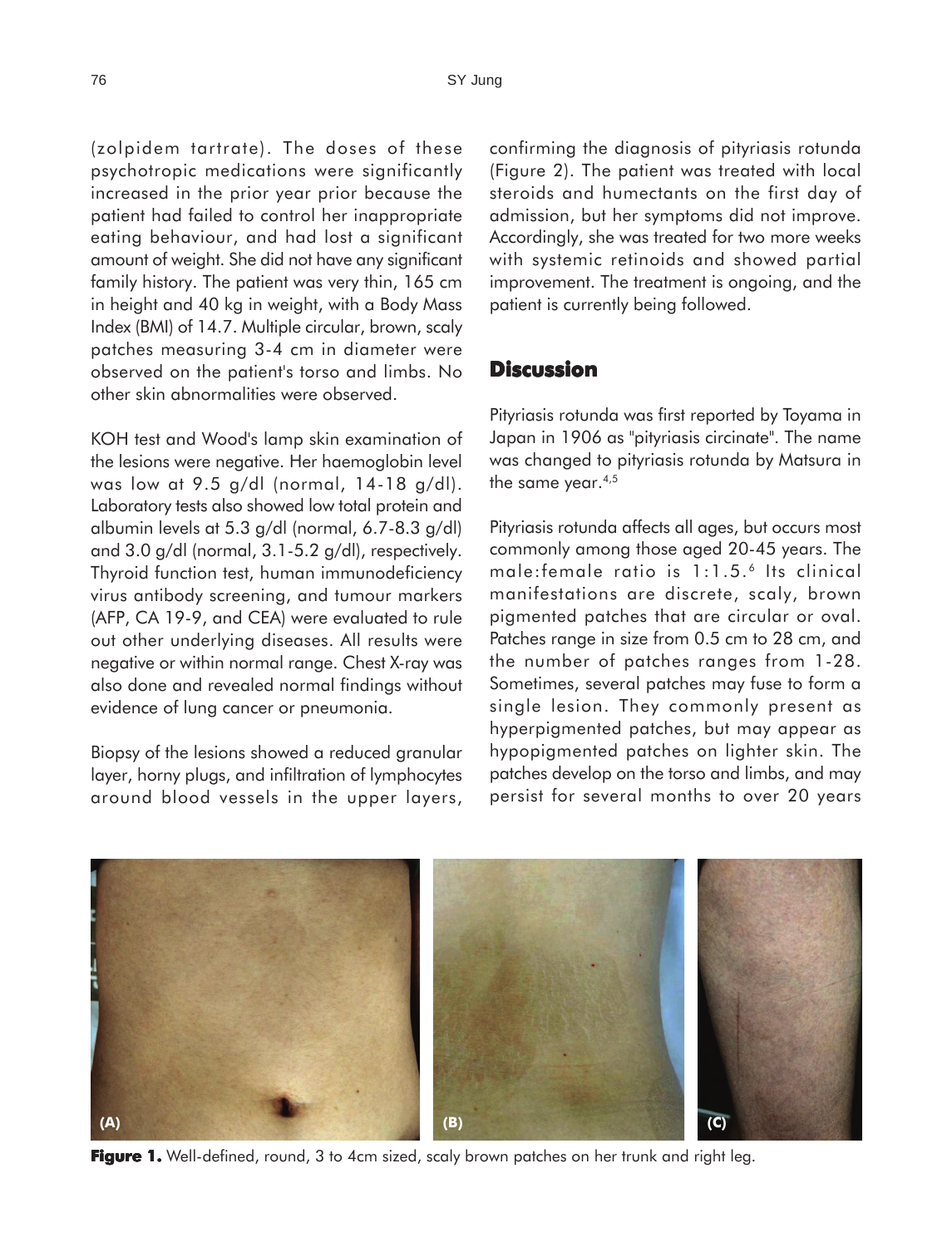although they tend to fade in summer but worsen in winter. The lesions are usually asymptomatic, but may rarely be accompanied by itching.<sup>7</sup>

Histopathological features of pityriasis rotunda include hyperkeratosis, horny plugs, partial or complete loss of the granular layer, and increased basal layer pigmentation. The dermis may be normal, or may show mild lymphocyte infiltration around blood vessels in the upper layer. Since pityriasis rotunda shares similar clinical manifestations with ichthyosis vulgaris, it is viewed as a variation of this disease.5,7-10

The cause of pityriasis rotunda is unclear. Most researchers consider pityriasis rotunda a variation of ichthyosis vulgaris, or a skin lesion caused by multiple systemic diseases. Family predisposition has been reported.2,3 Pityriasis rotunda may be accompanied by infectious diseases such as tuberculosis and leprosy, chronic diseases of the liver, kidney, and respiratory system, diseaseassociated malnutrition, diseases of the female respiratory organs, endometriosis, hormonal changes during pregnancy, and malignancies in various organs including the liver, stomach, oesophagus, and haematological system.1,8-12

Our patient was diagnosed with anorexia nervosa four years previously and was taking antidepressants, sedatives, and sleeping pills. Her medication doses were increased one year previously to improve psychiatric symptom control, and the number of skin lesions had since increased. At the time of presentation, the patient was extremely underweight (BMI: 14). Laboratory test results showed low total protein and albumin levels, suggesting chronic malnourishment. Malnutrition was possibly due to essential lipid or vitamin deficiency due to anorexia nervosa. Given the lack of evidence of other underlying diseases, it is possible that pityriasis rotunda developed in this patient due to malnutrition. Pityriasis rotunda may also be linked to the severity of anorexia nervosa and specific medications used by the patient, since the patient had increased her medication doses. However, there are no published reports on the association between medication use and pityriasis rotunda. To determine the aetiology of pityriasis rotunda in this case, it is necessary to monitor changes in the patient's symptoms as well as changes in medication use. Additional tests must be performed to identify other underlying diseases.

Grimalt et al classified pityriasis rotunda into two types:2 Type 1 occurs among African and Asian populations regardless of family history, is characterised by hyperpigmentation, usually presents with 30 or fewer lesions and is



**Figure 2. 2.** Compact hyperkeratosis, decreased granular layer and mild perivascular lymphocytic infiltration in the superficial dermis (A: H&E, X100, B: H&E, X200).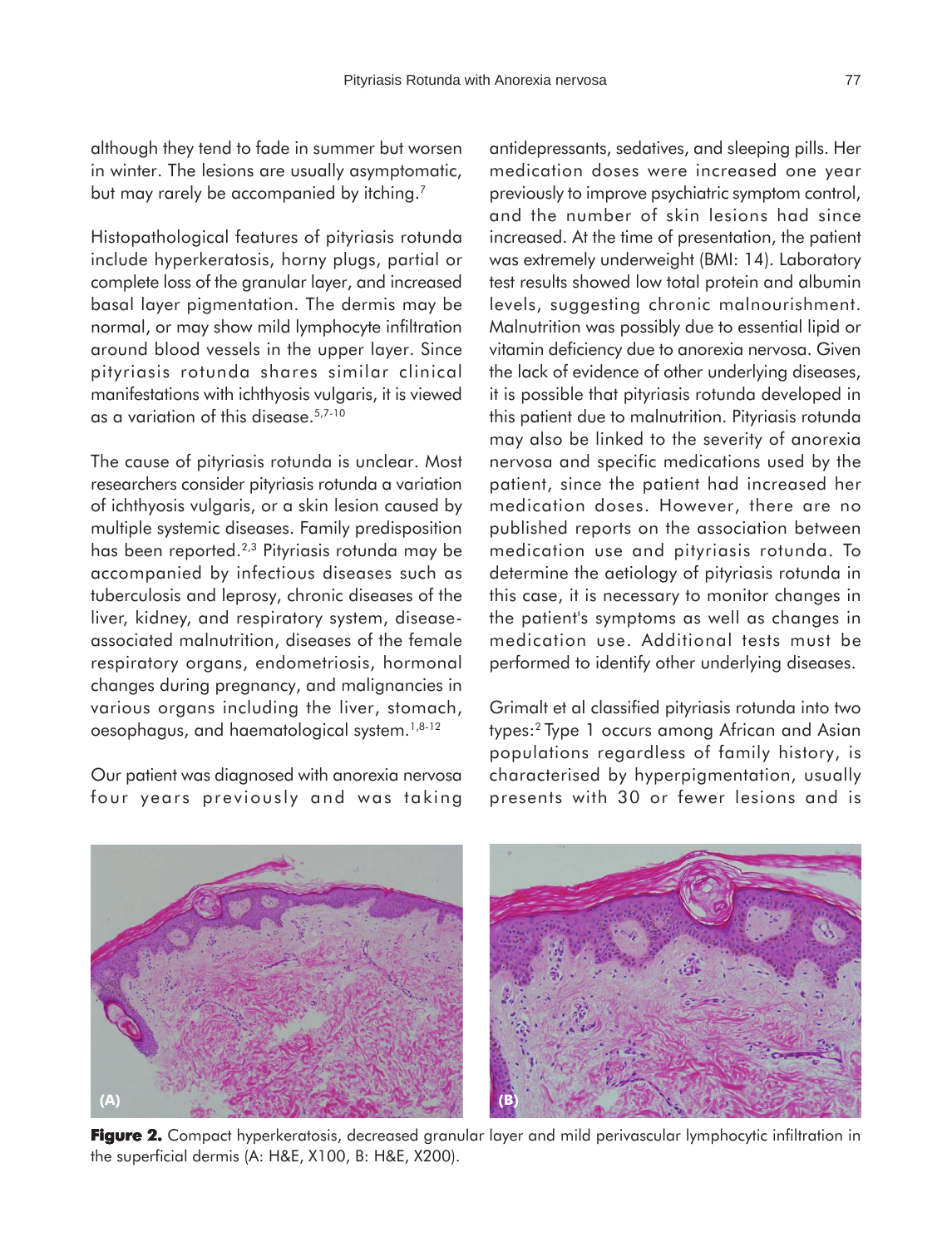accompanied by systemic disease in 30% of the patients. Type 2 usually occurs among Caucasians and is characterised by more than 30 hypopigmented lesions. This form is familial and is not accompanied by systemic disease. Grimalt et al classified pityriasis rotunda into three types:<sup>3</sup> the first type being accompanied by various systemic diseases, the second type spontaneously occurring in healthy people, and the third type being an autosomal dominant disorder. The patient in our case report has type 1 pityriasis rotunda according to Grimalt's classification based on the number of lesions, pigmentation, and underlying systemic disease.

Diseases that must be differentiated from pityriasis rotunda include ichthyosis vulgaris, pityriasis versicolor, tinea corporis, erythrasma in areas including the intertriginous area, parapsoriasis,

pityriasis rosea, pityriasis alba, and fixed drug eruption.<sup>1-3,6-9</sup> A KOH test, Wood's lamp skin test, and fungal or bacterial cultures are useful in the differential diagnosis. Medical history evaluation and physical examination are necessary since these lesions may be caused by systemic diseases, such as malignancies.<sup>2-7,11</sup>

In pityriasis rotunda associated with systemic disease, lesions may disappear as the underlying disease improves. In most cases, however, pityriasis rotunda persists even after treatment; the outcome is rarely satisfactory.<sup>6-11</sup> While topical steroids are primarily used, their efficacy is unclear.<sup>8-10</sup> Our patient showed some improvement after four weeks of topical steroids and humectants.

Twenty cases of pityriasis rotunda have been reported in Korea (Table 1). In nine of these cases,

| No.            | <b>Age/Sex</b> | <b>Duration</b> | <b>Combined disease</b>            | <b>Course</b>                    |
|----------------|----------------|-----------------|------------------------------------|----------------------------------|
| 1              | 17/M           |                 | Family history                     |                                  |
| $\overline{2}$ | 45/F           | 20 years        | No family history                  | Improved with topical steroid    |
| 3              | 74/F           | 30 years        | No family history                  |                                  |
| 4              | 27/F           | 5 days          | No family history                  | Cleared with topical steroid     |
| 5              | 23/M           | 8 years         | None                               | Improved with topical steroid    |
| 6              | 31/M           | 1 year          | None                               | Improved with topical steroid    |
| 7              | 24/F           | 2 years         | None                               | Cleared with topical steroid     |
| 8              | 47/M           | 2 years         | Tuberculous meningitis             | Improved with Tb. treatment      |
| 9              | 50/M           | 2 years         | Tuberculous pleurisy               | Improved with Tb. treatment      |
| 10             | 66/M           | 3 months        | Liver cirrhosis                    | Expired                          |
| 11             | 43/F           | Several months  | Liver cirrhosis                    | Lost to follow up                |
| 12             | 56/F           | 2 years         | Liver cirrhosis                    | Not improved                     |
| 13             | 65/F           | 3-4 years       | Liver cirrhosis                    | Expired                          |
| 14             | 56/M           | Several days    | Hepatocellular carcinoma           | Expired                          |
| 15             | 64/F           | 2 months        | Pancreatic cancer                  | Not improved                     |
| 16             | 31/F           | 20 years        | Pregnancy                          | Lost to follow up                |
| 17             | 15/F           | 10 months       | Nephrotic syndrome pulmonary Tb    | Lost to follow up                |
| 18             | 28/M           | 2 years         | None                               | Not improved                     |
| 19             | 38/F           | 2 months        | None                               | Not improved                     |
| Our case       | 29/F           | 3 years         | Anorexia nervosa with malnutrition | Improving with topical treatment |

**Table 1.** Summary of reported cases of pityriasis rotunda in Korea